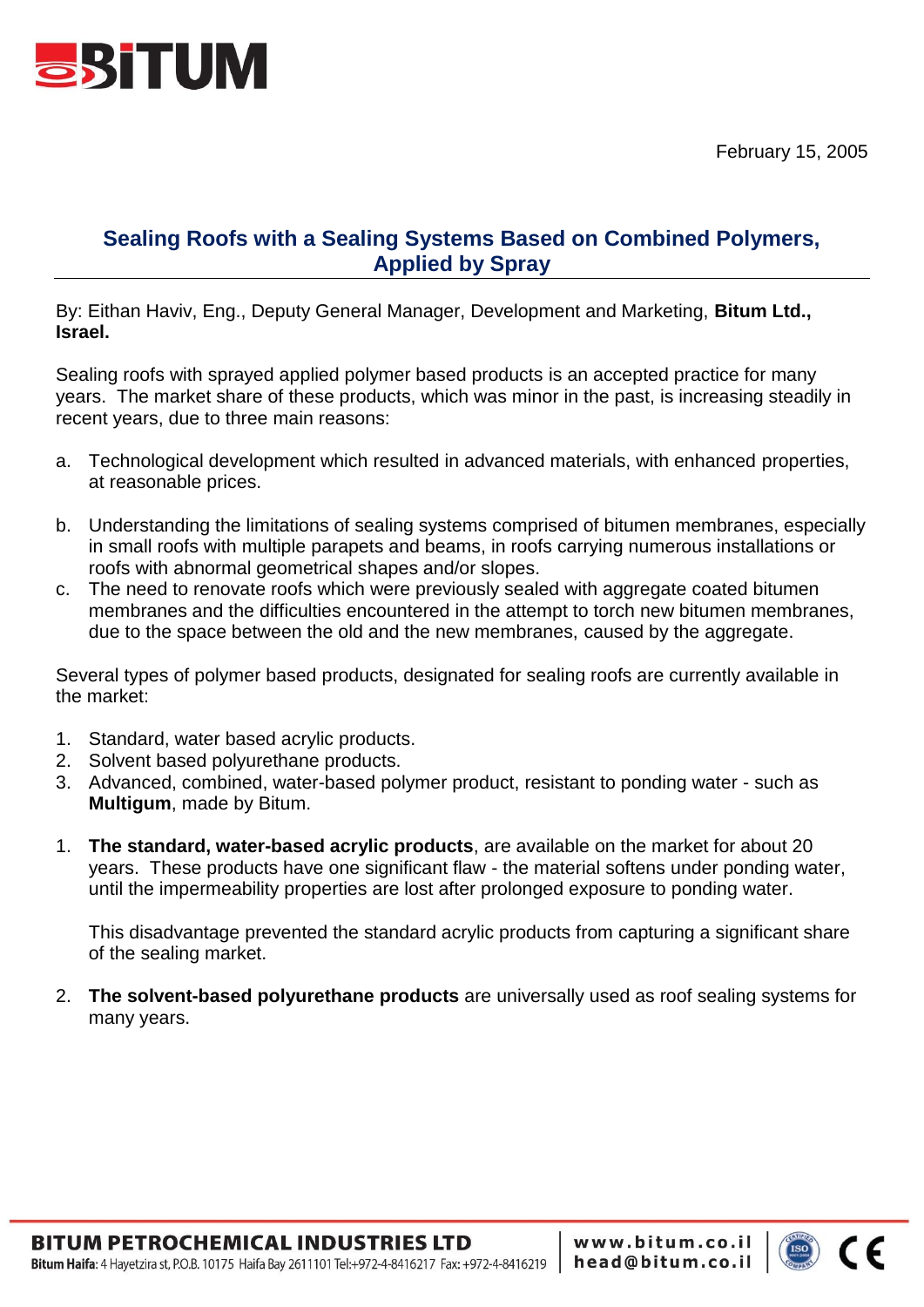

The polyurethane products are divided into two groups:

- 2.1 Aliphatic Polyurethanes the higher quality group of polyurethane products with good resistance to U.V. radiation and various chemicals, such as solvents, acids, etc. However, these products are very expensive and in recent years the application as sealants holds a minor share of the market.
- 2.2 Aromatic Polyurethanes the medium quality (and cheaper) group of polyurethane products, with reduced resistance to U.V. radiation and various chemicals, such as solvents, acids, etc.

These products, usually supplied in white, tend to yellow slightly after exposure to sunlight for several months. Such yellowing is a clear indication that the polyurethane product used to seal the roof is made of aromatic polyurethane.

The aromatic polyurethane products capture a relatively large market share of the total polyurethane products market, due to the cheaper price, compared to the aliphatic polymer products.

Polyurethane products in general contain the solvent "Xylene". This solvent is hazardous due to its flammability and toxicity. According to the Material Safety Data Sheet – MSDS attached to manufacturers declarations, Xylene is suspected to cause toxic effects on the blood, the central nerves system, the liver and other organs in the human body after prolonged exposure.

When the product is applied by spraying, as a common practice in recent years, the Xylene is diffused in the air and inhaled in significant quantities by the spraying person and by any person in the vicinity. In addition, Xylene is absorbed through the skin and finds its way to the blood.

Customers in the U.S.A. and Western Europe are highly aware of the risks involved in using these products and increasingly demand to replace these products with user and environment friendly products (zero Volatile Organic Content (VOC).

- 3. An advanced, water-based, combined polymer product is applied in Israel and other countries throughout the world at the last years. This product is **Multigum** made by "**Bitum**". This innovative product is comprised of a mix of high quality polymers that provide the product with the following unique properties:
	- 3.1 Resistance to ponding water (which is the main flaw of the acrylic products).
	- 3.2 High bridging capability over cracks in the substrate.
	- 3.3 High resistance to U.V. radiation.
	- 3.4 Flexibility in very low temperatures (up to  $-30^{\circ}$ C).
	- 3.5 User and environment friendly, thanks to the water base.

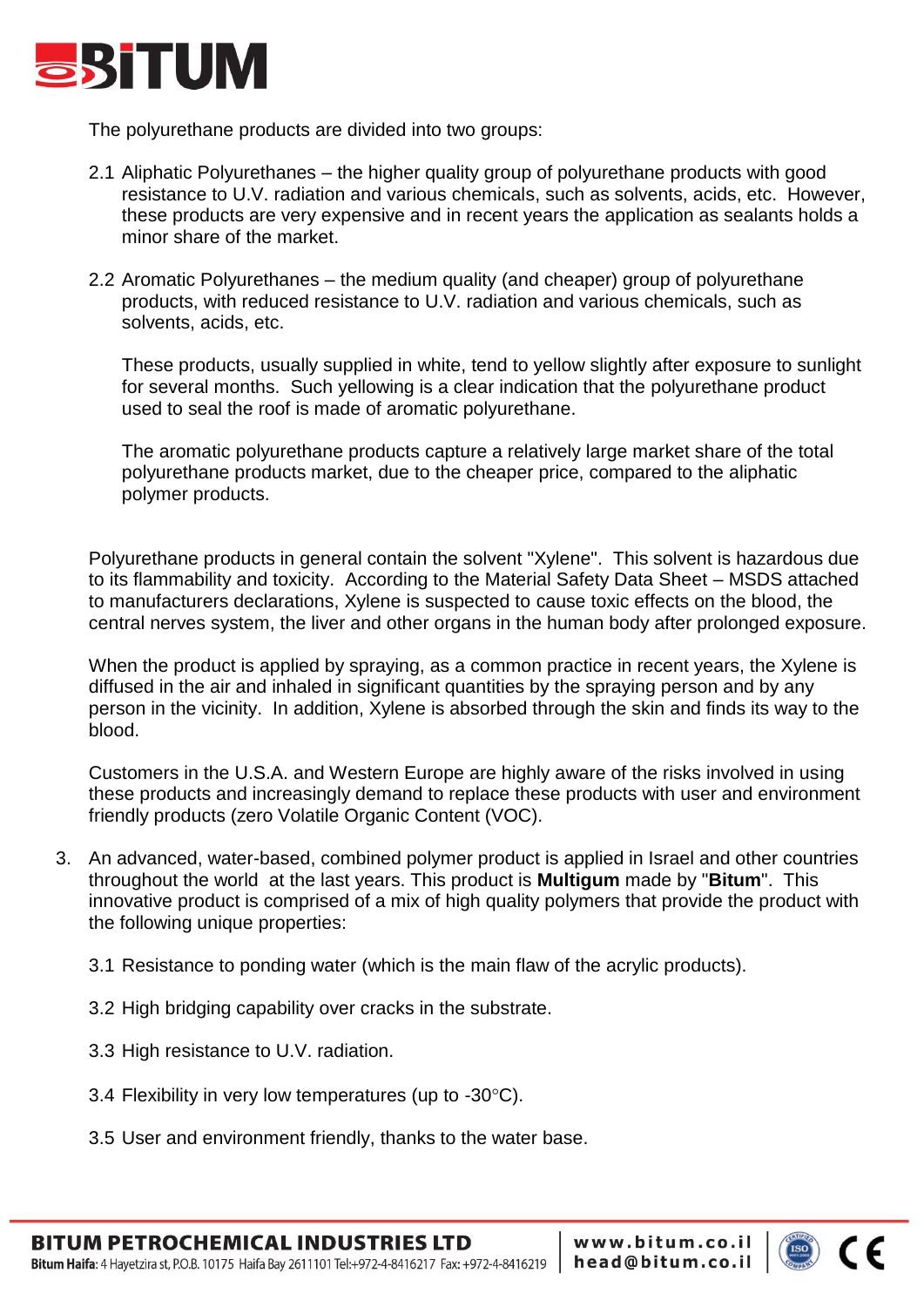

**Multigum** is not toxic and does not have any adverse effects on the user or other persons in the vicinity.

3.6 Extremely fast curing.





**Multigum** was tested by the Israeli Standards Institute, according to Israeli Standard No. 4518, and results show that its properties exceed the requirements of a product at an M Class (special). These tests included a strict cracks bridging test of **Multigum** (2mm thick coat): 1,000 cycles over a 1mm wide crack and 5,500 cycles over a 3mm wide crack, 5,000 cycles over the standard requirements for M Class.

**Multigum** was also subjected to a special cracks bridging test, which is not required by the standard: 5,000 cycles over a 3mm wide crack, after 1,000 hours of U.V. radiation.

**Multigum** is used to seal new and old concrete roofs, roofs coated with old bitumen membranes which require renovation, old bitumen (tar) coated roofs, roofs coated with old acrylic sealing systems, old tin and asbestos roofs (coating an asbestos roof with **Multigum** solves the problem of dispersed asbestos fibers inhaled by people in its vicinity). **Multigum** is also used as a high quality elastic coating for exterior walls.

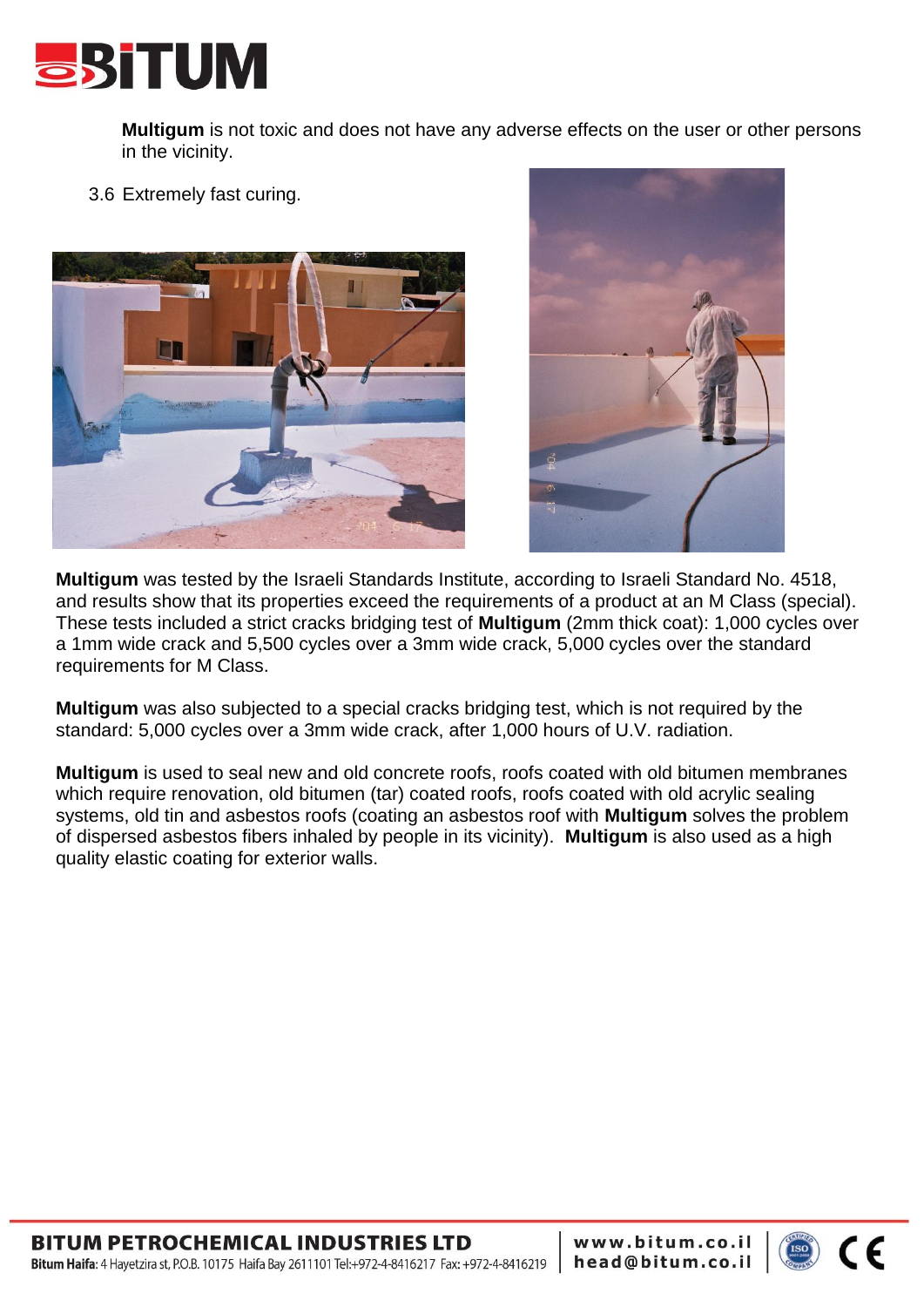



as a roller or a brush). **Multigum** is

available in white and blue, to enhance control of the number of applied coats. The resulting membrane is continuous, seamless coat (unlike typical seams in bitumen sheets which are a main source of failures). The sealing membrane is fully adhered to the roof, regardless of its structure and uneven surface, thereby avoiding the other significant flaw of bitumen sheets: partial adhesion to the surface, insufficient adhesion and detachment of the sheets from the substrate in uneven surfaces, such as the parapet joints, corners or roof areas with installed devices.



Application of **Multigum** by spray is significantly more effective and time saving, compared to the complicated and unfriendly application of bitumen membranes, which involves use of open fire and lifting heavy rolls.

Several unique and dedicated primers were adapted to **Multigum**, according to the substrate designated for sealing. Application of these primers ensures complete and strong adhesion to the substrate, which is highly important to the proper, long term function of the sealing system.

**Multigum,** as an innovative, water-based sealant comprised of combined polymers, certainly expands the range of application possibilities in the sealing market, by providing a continuous, flexible, seamless sealing system, with complete adhesion to typical uneven roof substrates.